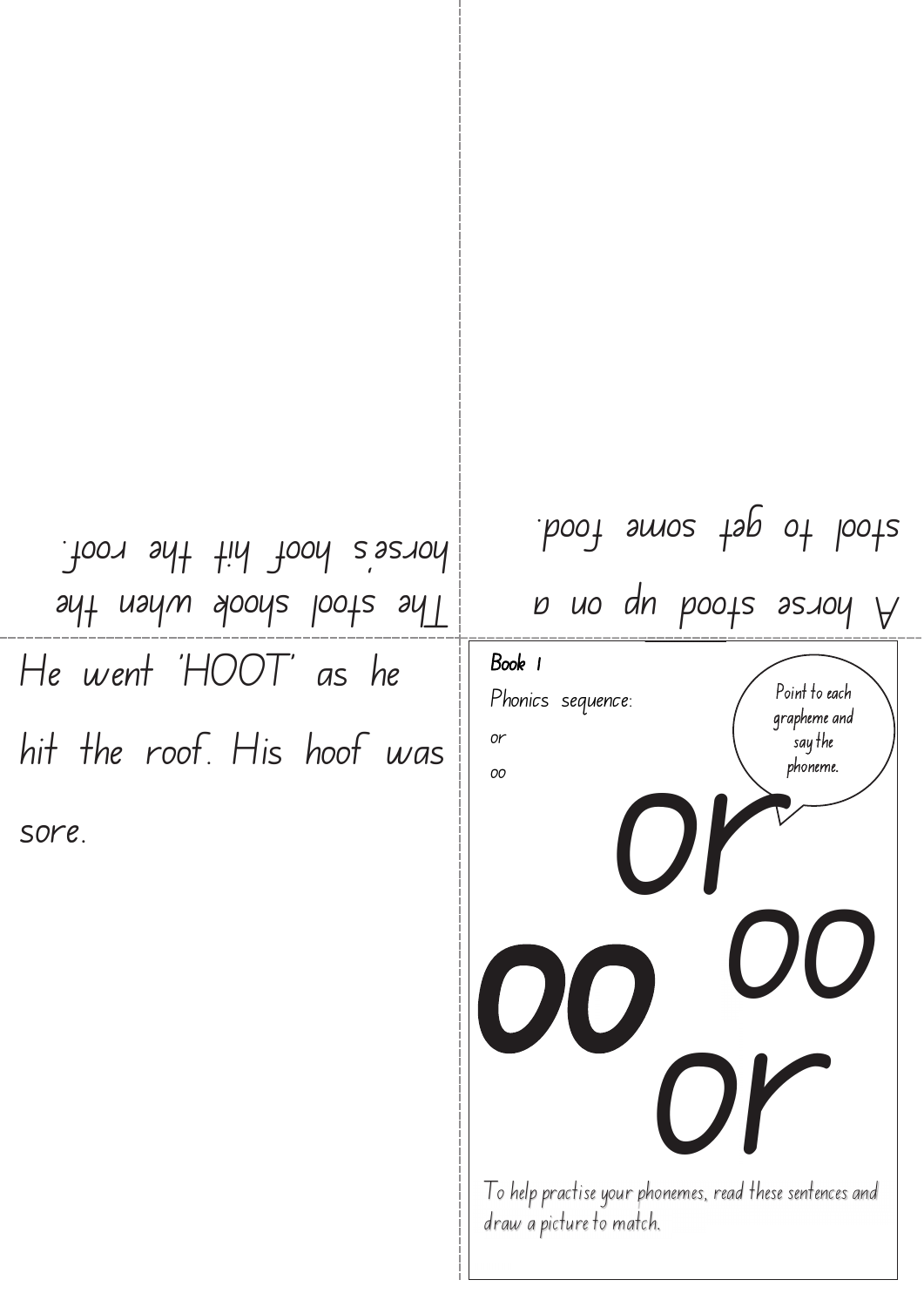Boom! Did that come from the storm or did a broom fall? I can also see the moon from my room.

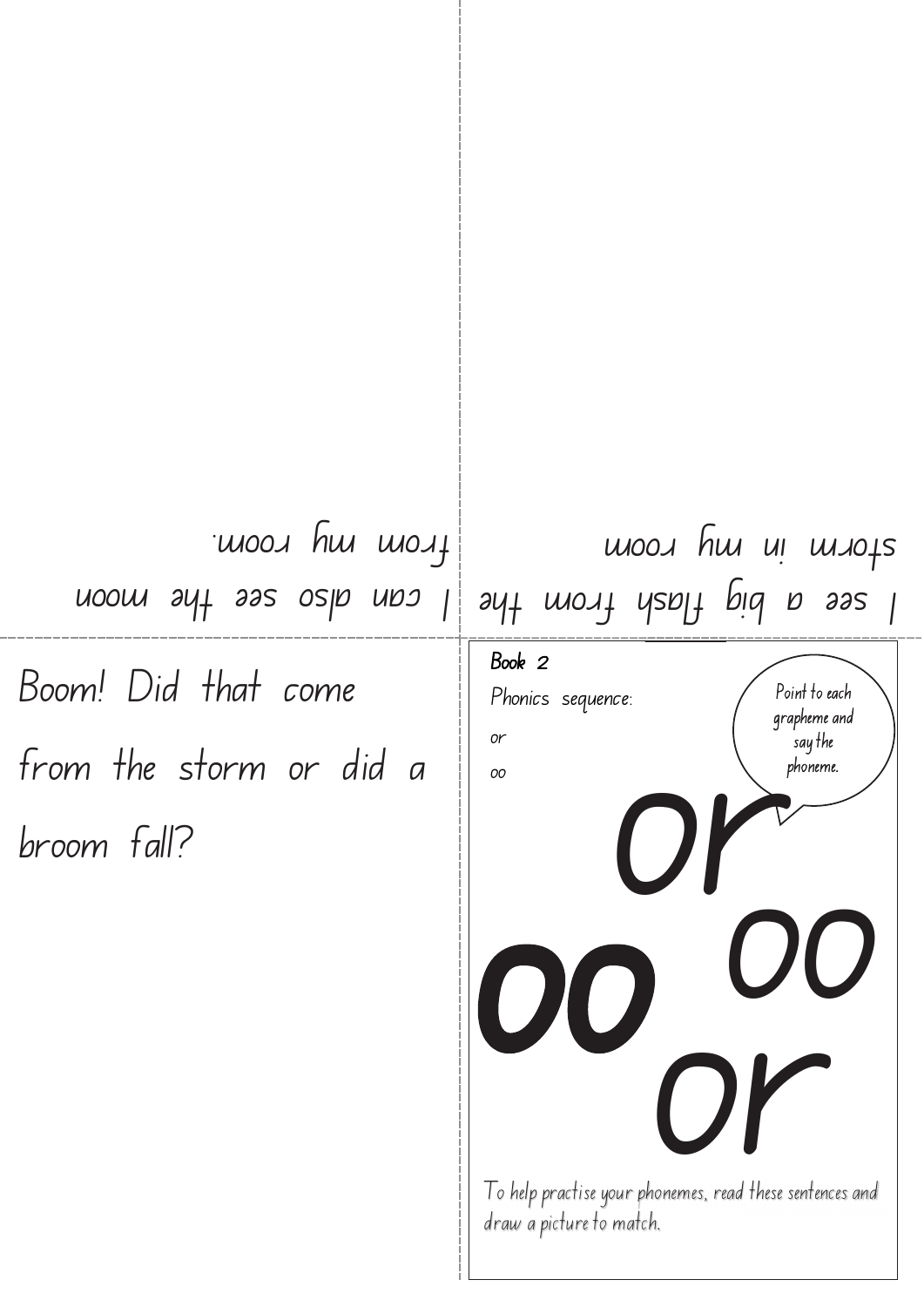He bit the apple and got some food stuck in his tooth. It was the worst! apddo un spaau ay pins tl core, so he went to the store.